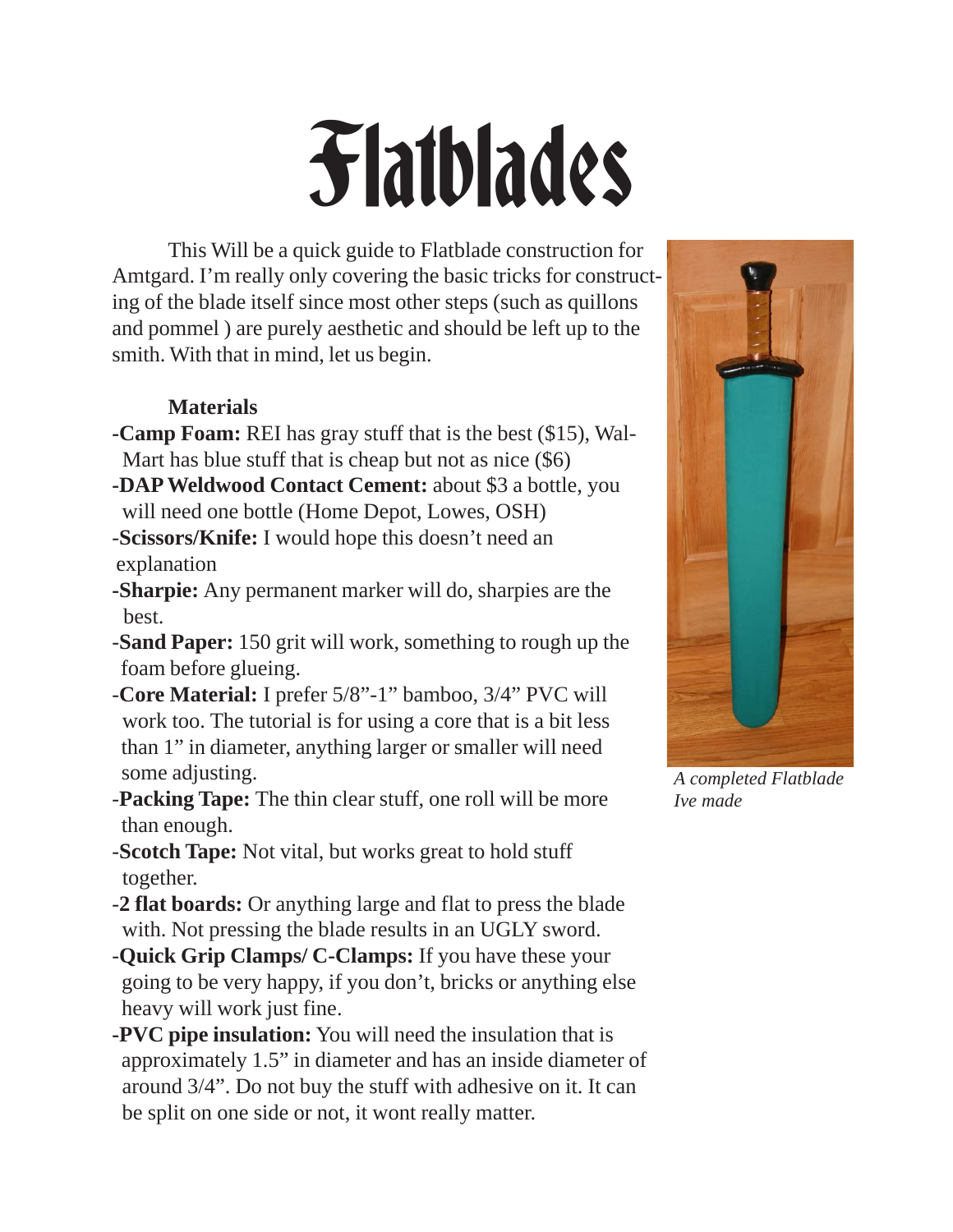#### **Before you Begin:**

I find it helpful to draw out a pattern for the blade you want to make beforehand on a few sheets of paper taped together. This will allow you to trace the blade onto the foam before you cut it out. It helps a lot when trying to get everything to line up later on, other than that its time to start.

# **Step 1: Cutting out the blade.**

- **A.** Trace the paper pattern onto your foam, you will need 4 sections for the blade. Just make 4 identical ones to start with
- **B.** Cut out the 4 blade sections, Scissors work just fine on this foam, although a good knife will make a cleaner cut
- **C.** Trace the core onto 2 sections of the blade and cut out a groove for it to fit into when the blade is assembled. Make the groove a bit smaller than the core for a tight fit.

# **Step 2: Assembling the blade.**

- **A.** Rough up all the surfaces to be glued with sandpaper. Most camp foam is smooth and shiny on the surface and the DAP will not stick to it. Just a light sanding to give the foam a fuzzy appearance.
- **B.** Spread a thin layer of DAP onto the inside of one of the outer sections, and onto one side of one of the inner sections. DAP works best if it is applied to both surfaces.
- **C.** Carefully stick the two sections together and press them between some boards and clamp them. Let them sit for quite awhile (20-30 min) to give the DAP time to completely set up.
- **D.** Repeat this process so you have 2 halves of the blade (see pic)

*The basic 4 sections with core groove cut out*



*Both halves of the blade ready for attaching to the core.*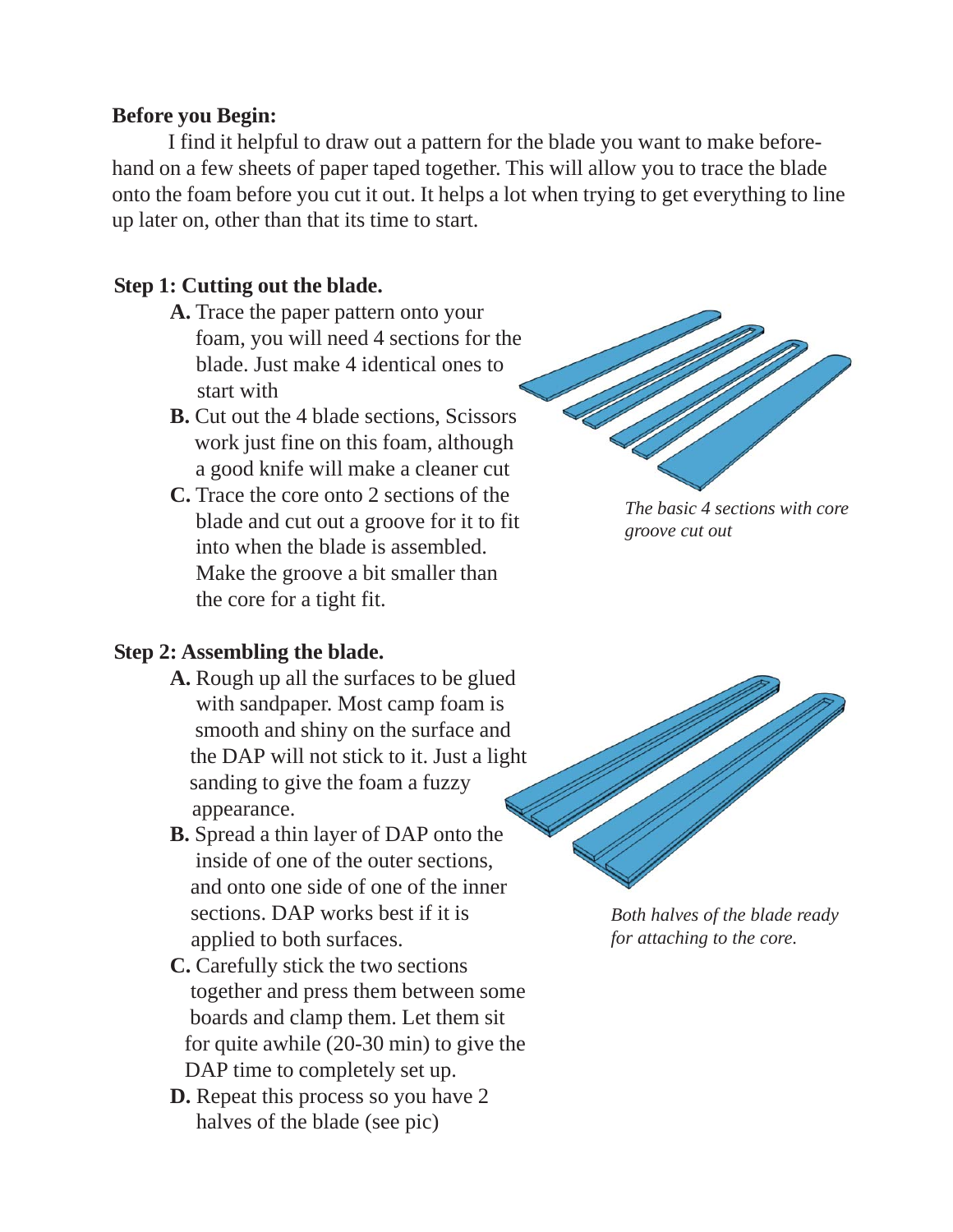- **E.** When the two halves have gotten a chance to set up in the press take them out and spread DAP on the top of both of them. Also dribble some dap in the groove on both sections to secure the core inside the blade.
- **F.** Lay the core into the groove on one half of the blade and firmly squash the other section on top. Make sure everything is lined up and then put it back in the press for about 30 min. There is a lot of tension from the core and the blade will want to poll apart if it is not pressed tightly with clamps.

# **Step 3: Blade Edging**

- **A.**Take some strips of camp foam (the sec tions you cut out for the core will work) and rough up one side and glue them all the way around the edge of the blade so that they cover up the two middle layers of foam.
- **B.** Its not really possible to press the blade after this step, so I usually use some scotch tape to hold it in place till it sets up.
- **C.** Take your length of PVC insulation and split it in half using my extra cool insulation splitting tool. To make a insulation splitter cut a groove on opposite sides of a 1" PVC coupler wide enough for a hacksaw blade or bread knife. Push the insulation into the coupler and use the grooves to guide the blade so you can split it perfectly in half. Be careful if you got insulation that has a half cut slit on one side. If you don't keep this lined up and split the insulation right along this cut you will end up with uneven insulation and half of it will be useless for having a slit on it that will weaken your weapon



*Both halves attached to the core*



*Applying the blade edging*



*The ever-useful insulation splitter*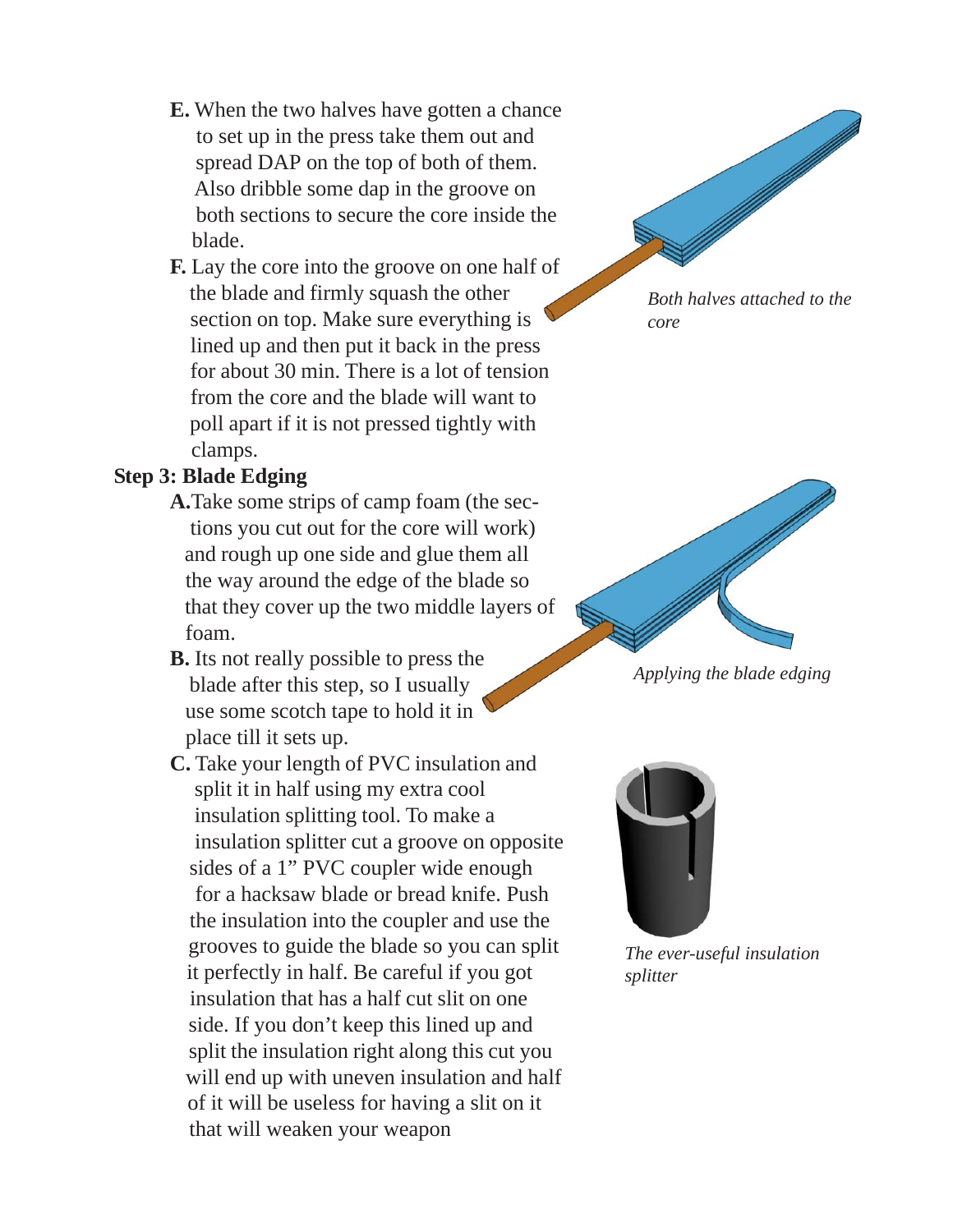- **D.** Apply DAP along the edge of the blade and along the edges of the PVC insulation and carefully wrap it around the edge of the blade. Because of the strip you glued on in Step 3-A the insulation will probably not want to stay glued so tape it down well with scotch tape since it comes off of foam pretty easily since you will be removing it when the foam sets up.
- **E.** I find it beneficial to press the blade once you have applied the scotch tape to keep the insulation lined up, plus it helps keep the scotch tape in place while it holds the insulation in place. I would let the blade stay in the press for awhile, 30 min or more since unless the DAP is completely set up the insulation will want to pull away from the blade.

#### **Step 4: Finishing up.**

- **A.** I like to apply a layer of Packing tape to the top and bottom of the blade. This adds some strength to the blade and makes it less likely to be gouged during battle. Only apply packing tape to surfaces you will not be hitting anyone with, in this case just the top and bottom of the blade.
- **B.** Since a flatblade has to be used like a real sword, its quite beneficial to make a directional grip. I usually do this by splitting a small section of bamboo in half and taping a half to each side of the handle.

#### **Step 5: Variations: The Single Edged Sword**

**A.** To make a single edged sword wrap the edging from step 3-A only to the tip. Then Add a section of foam the entire width of the blade on the backside of the blade. Leave about 1.5" uncovered at the tip. Wrap the PVC insulation around the blade but actually wrap it around the tip a bit

so it butts up against the sheet you glued onto the backside of the blade.

*PVC insulation properly attached to the blade.*